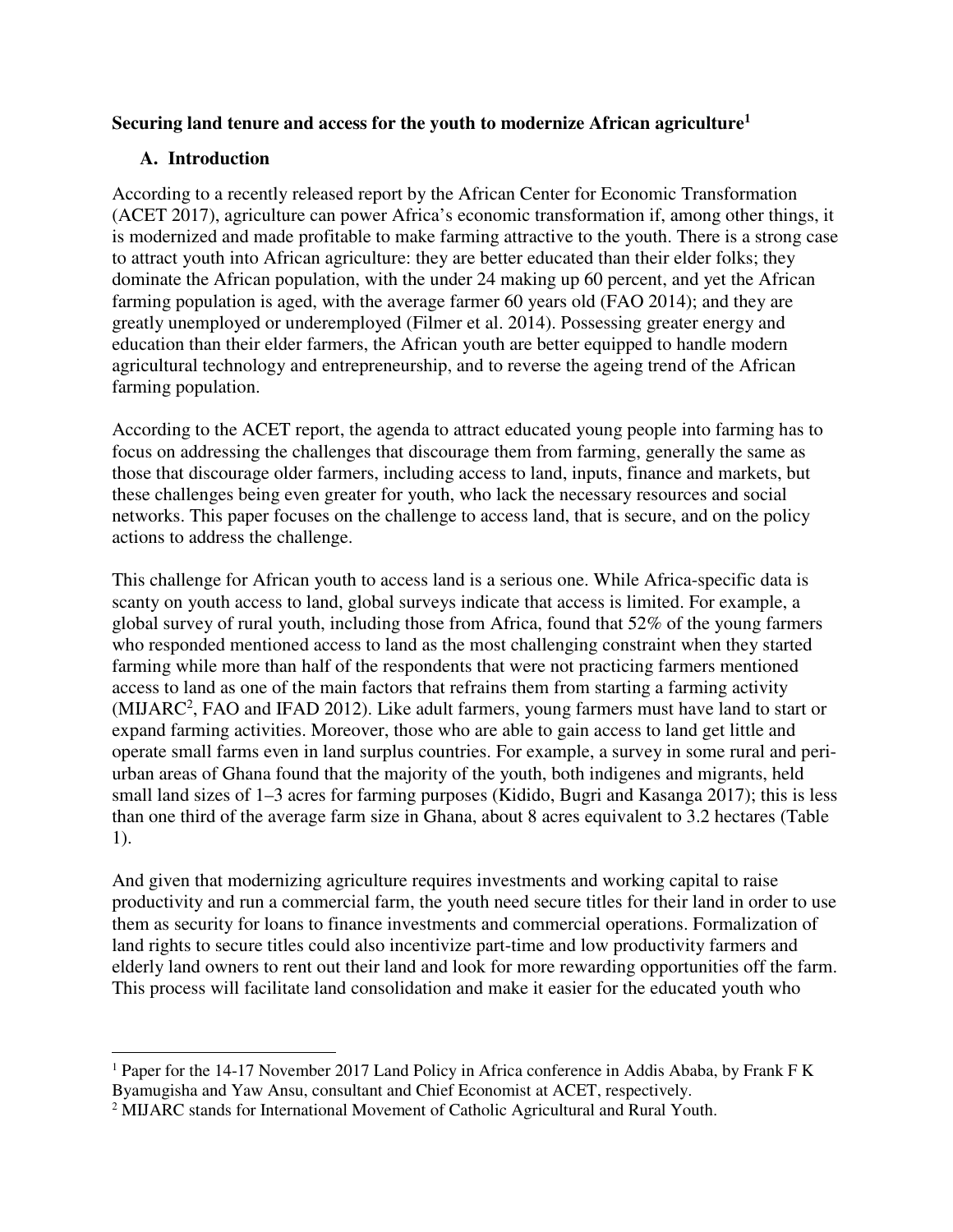want to consider a farming career to acquire land through rental or outright purchase (ACET 2017).

| Country                                                                     | <b>Farm size</b> | Year |  |
|-----------------------------------------------------------------------------|------------------|------|--|
|                                                                             | (hectares)       |      |  |
| <b>Botswana</b>                                                             | 1.9              | 2004 |  |
| Burkina Faso                                                                | 3.9              | 1993 |  |
| Cameroon                                                                    | 1.6              | 1972 |  |
| Côte d'Ivoire                                                               | 3.9              | 2001 |  |
| Ethiopia                                                                    | 1.0              | 2012 |  |
| Ghana                                                                       | 3.2              | 2006 |  |
| Kenya                                                                       | 2.1              | 2010 |  |
| Madagascar                                                                  | 0.9              | 2005 |  |
| Malawi                                                                      | 1.4              | 2009 |  |
| Mali                                                                        | 4.1              | 2005 |  |
| Nigeria                                                                     | 1.4              | 2010 |  |
| Rwanda                                                                      | 0.7              | 2006 |  |
| Senegal                                                                     | 4.3              | 1998 |  |
| Tanzania                                                                    | 2.4              | 2003 |  |
| Uganda                                                                      | 0.9              | 2006 |  |
| Zambia                                                                      | 3.7              | 2008 |  |
| $\text{Source: } \Lambda \text{ CFT}$ (2017) begad on data from Javna at al |                  |      |  |

Source: ACET (2017) based on data from Jayne et al. 2014.

# **B. Challenges for youth to accessing secure land**

But African youth face numerous challenges to accessing secure land. The most binding include:

- Unfavorable land tenure systems and customary practices
- Over reliance on inheritance which limits choices in terms of timing, size, quality and location of land
- Undeveloped sales and rental markets
- Lack of resources to buy or rent land

l

- Inadequate access to information and lack of legal protection of land rights for the youth
- Lack of provision for youth in state-sponsored land redistribution programs

**Unfavorable land tenure systems and customary practices**. In Africa, only about 10% of arable land is registered (compared with  $95\%$  in Western Europe)<sup>3</sup>. The remaining, about  $90\%$ , is unregistered, mostly communally owned and managed according to customary law under a customary tenure system (Table 2). This customary tenure system is disadvantages to the youth: while almost every adult is given access to farm land, the youth virtually have no access to it except through inheritance. Customary practices, which mostly favor inheritance by boys, make access to land for girls and young women even more difficult as is evidenced in a number of countries including Gambia and Senegal (IFAD undated). While many countries in Africa have adopted

 $3$  For share of registered land in Africa, see Byamugisha (2013); for the percentage of land registered in Western Europe, see Schmid and Hertel (2005).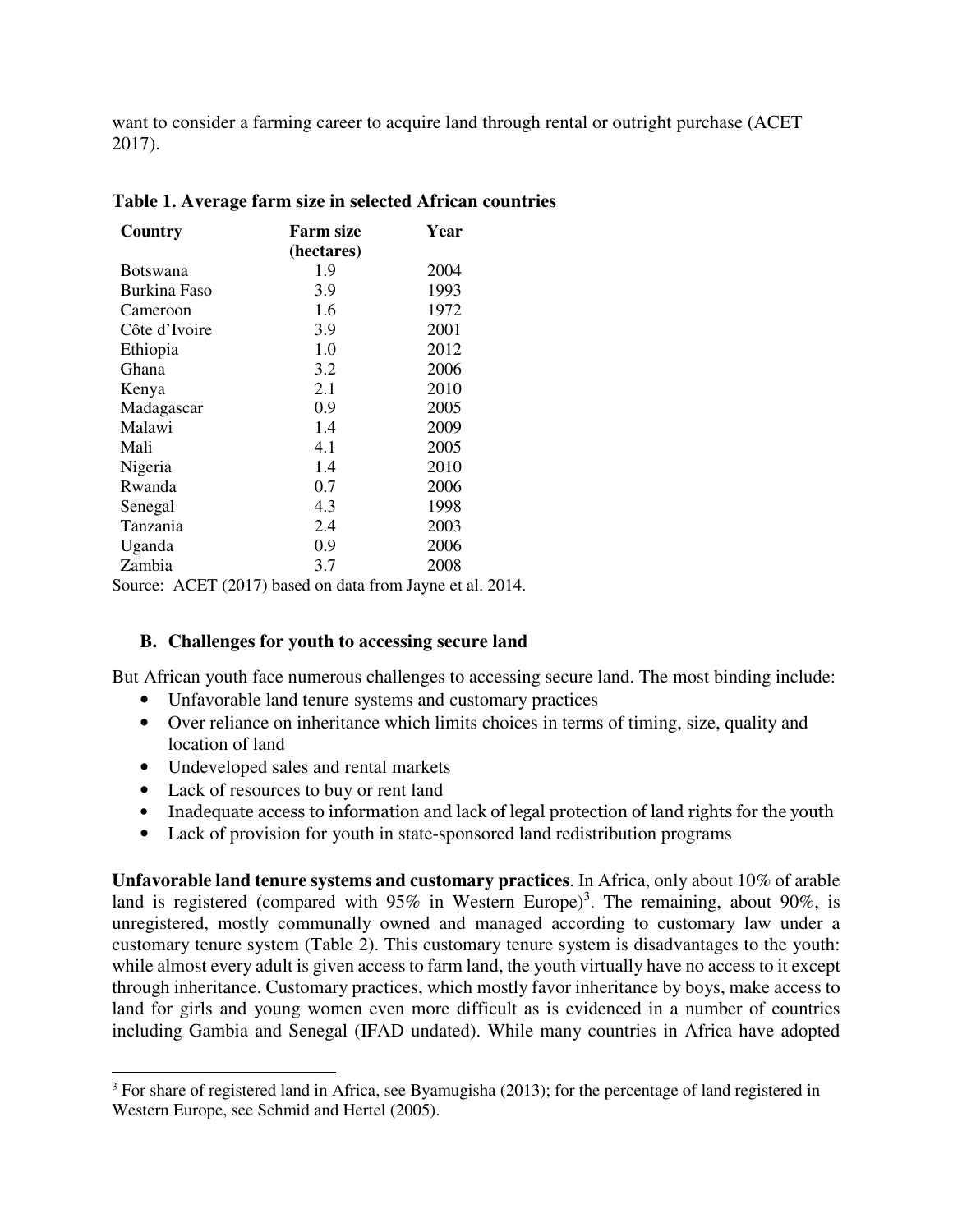statutory laws that grant women equal rights to land, customary laws continue to deny these rights in practice (Byamugisha 2013).

| Land tenure system                                              | Sub-Saharan Africa <sup>a</sup><br>$(\%)$ | North Africa <sup>b</sup> $(\%)$ | Africa $(\%)$ |
|-----------------------------------------------------------------|-------------------------------------------|----------------------------------|---------------|
| Customary (unregistered)<br>land)<br>(largely communally owned) | $90 - 95$                                 | $25 - 50$                        | 90            |
| Modern (registered land)<br>(largely individually owned)        | $5 - 10$                                  | $50 - 75$                        | 10            |
| Total                                                           | 100                                       | 100                              | 100           |

**Table 2. Estimates of registered and unregistered rural arable land in Africa** 

a. Customary land tenure consists mainly of communally owned land, especially in West and Central Africa, while modern land tenure (registered land) consists largely of individually held land.

b. Arable or irrigated land ranges from 1% of total land in Libya to 15% in Morocco.

Source: Compiled by ACET (2017), based on data from AU- AfDB-UNECA Land Policy Initiative 2009 and Byamugisha 2013.

**Over reliance on inheritance which limits choices in terms of timing, size, quality and** 

**location of land**. Inheritance of land is the main means by which young people obtain access to land. For example, in Uganda, inheritance accounts for 40 percent of the total land acquisitions in the central region dominated by individual ownership of land but as high as 91 percent of the total land acquisitions in the northern region where communal land ownership dominates (World Bank 2015). However, a number of factors have reduced the effectiveness of this means of access to land. A key factor is shortage of land. In many African countries, the average land being cultivated is already too small to support commercial agriculture, with farm size averaging less than 1.5 hectares in Ethiopia, Madagascar, Malawi, Nigeria, Rwanda and Uganda (Table 1).

Moreover, the subdivision of land among a large number of siblings has led to fragmented and unviable land parcels which, in some countries such as Rwanda, has led to the imposition of legal minimum size limits (Byamugisha 2015). Even when inheritance of land takes place, the timing is uncertain. Elder farmers are often opposed to hand down land while they are still alive, as they often rely on it for their survival. At the same time, with life expectancy increasing in many countries, the youth have to wait longer to inherit their share of land. This means they have to work on the family land until this time comes, observing the rules of the elder as opposed to taking primary decisions as business owners. Finally, even when land is inherited, the recipient has no choice of land size, quality and location; so the farm business plan is forced to fit the characteristics of the inherited land.

Lack of resources to buy or rent land. The youth lack resources to purchase land. And they cannot access them through credit markets because they are not well developed, especially for long term credit (Andrianaivo and Yartey 2009); moreover, as they do not own land or other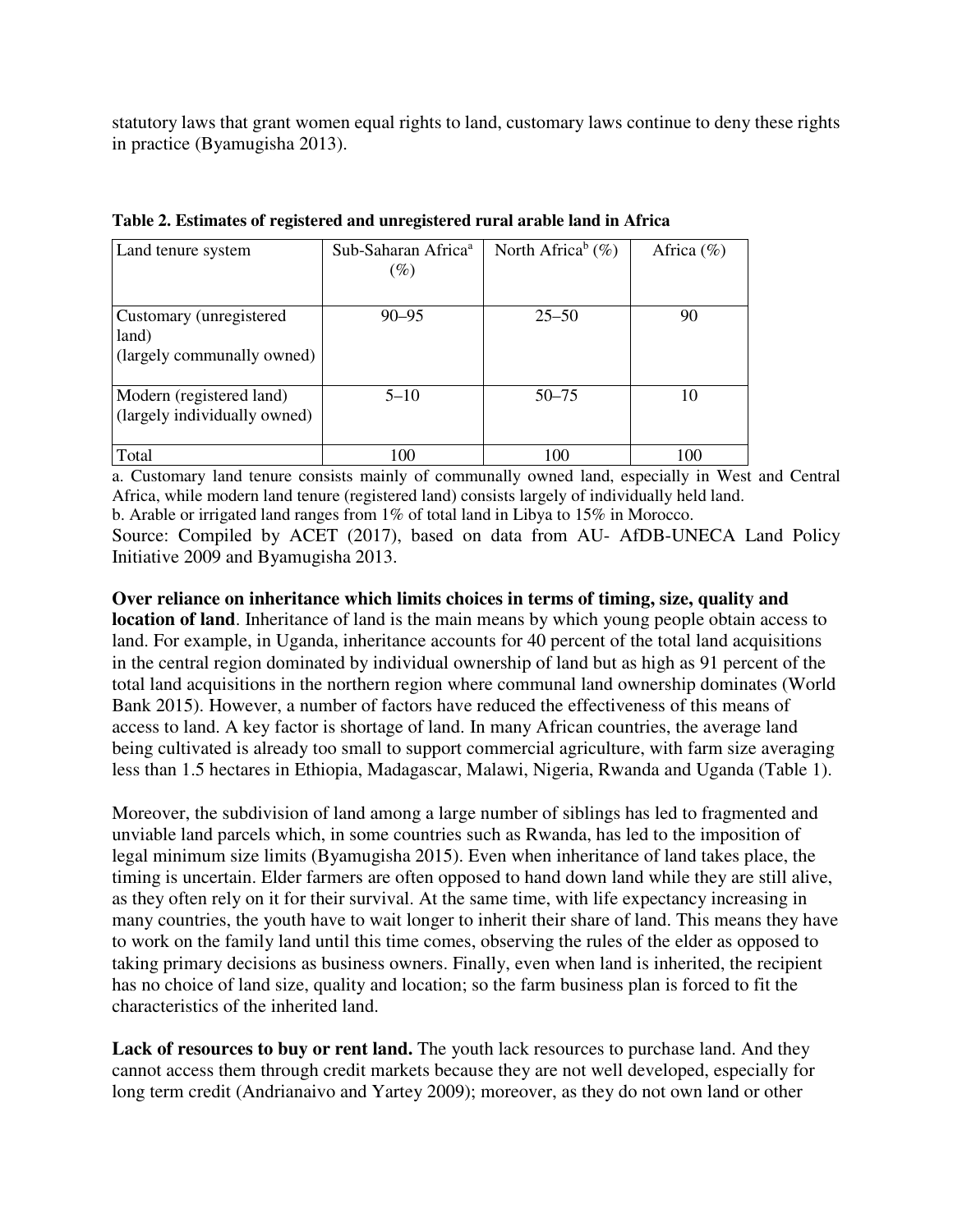assets, they cannot provide collateral such as land and savings. Leasing land may be an option in this case, but this is still not always possible for lack of resources and, as noted below, they are poorly developed.

**Undeveloped sales and rental markets.** Even in situations where the youth have resources, sales and rental markets are not always well developed especially in the majority of areas where land is communally owned. For example, in northern Uganda where land is largely communally owned, land acquisition through sale and rental by all age groups is only 6 percent. Both traditional and conventional land institutions lack the capacity to allocate and lease out land (ACET 2017, Chapter 2). For example, even in land-abundant countries such as Ghana and Zambia, the majority of landholdings are below commercially viable units. In Ghana, 60% of farm plots are under 1.2 hectares and 85% are under 2 hectares, the minimum size needed to commercialize and move out of poverty, while in Zambia, 50% of farms there are smaller than 2 hectares (ACET 2017).

**Inadequate access to information and lack of legal protection of land rights for youth.** In

Africa, there is a lack of knowledge on land rights by all age groups including the youth (Deininger, Ali and Yamano 2008), and this impacts negatively on land tenure security for the youth as they are not aware of the relevant legislation and policies they can use to access and secure land. Moreover, legal protections of inheritance for youth, and especially young women, are weak, making the youth vulnerable to losing succession rights to the land they are meant to inherit (ACET 2017).

**Lack of provisions for youth in state-sponsored land redistribution programs**. In the sporadic divestitures of agricultural state land, often competitive mechanisms are used to dispose of land, with the highest competitors taking the land; the youth have no resources to access land through such mechanisms. In the major state-sponsored land redistribution programs in Africa, there were no explicit provisions for allocating land to the youth. These included: Kenya's one million acre settlement scheme at independence (Kanyinga 2009); Zimbabwe's postindependence land redistribution programs including the Fast Track Land Redistribution Program (Pazvakavambwa and Hungwe 2009); the post-apartheid land redistribution programs in South Africa (Lahiff and Li 2014); and Malawi's community-based land redistribution pilot program in 2004-2011(Tchale 2014). Virtually all these programs required beneficiaries to organize themselves in formal groups, with members primarily being heads of households – mostly older farmers. Even in Ethiopia which mandated equal access to land for everyone aged at least 18 years, a recent study found that land access through allocation from authorities is virtually nonexistent while land that can be obtained from parents through inheritance or gift is too small to establish a meaningful livelihood (Bezu and Holden 2014). The land rental market has restrictions, including on the number of years land can be rented out. And yet the law prohibits the purchase and sale of land in Ethiopia.

# **C. Opportunities for youth to access land**

While there are challenges to overcome, there are also opportunities in Africa that can be exploited, including: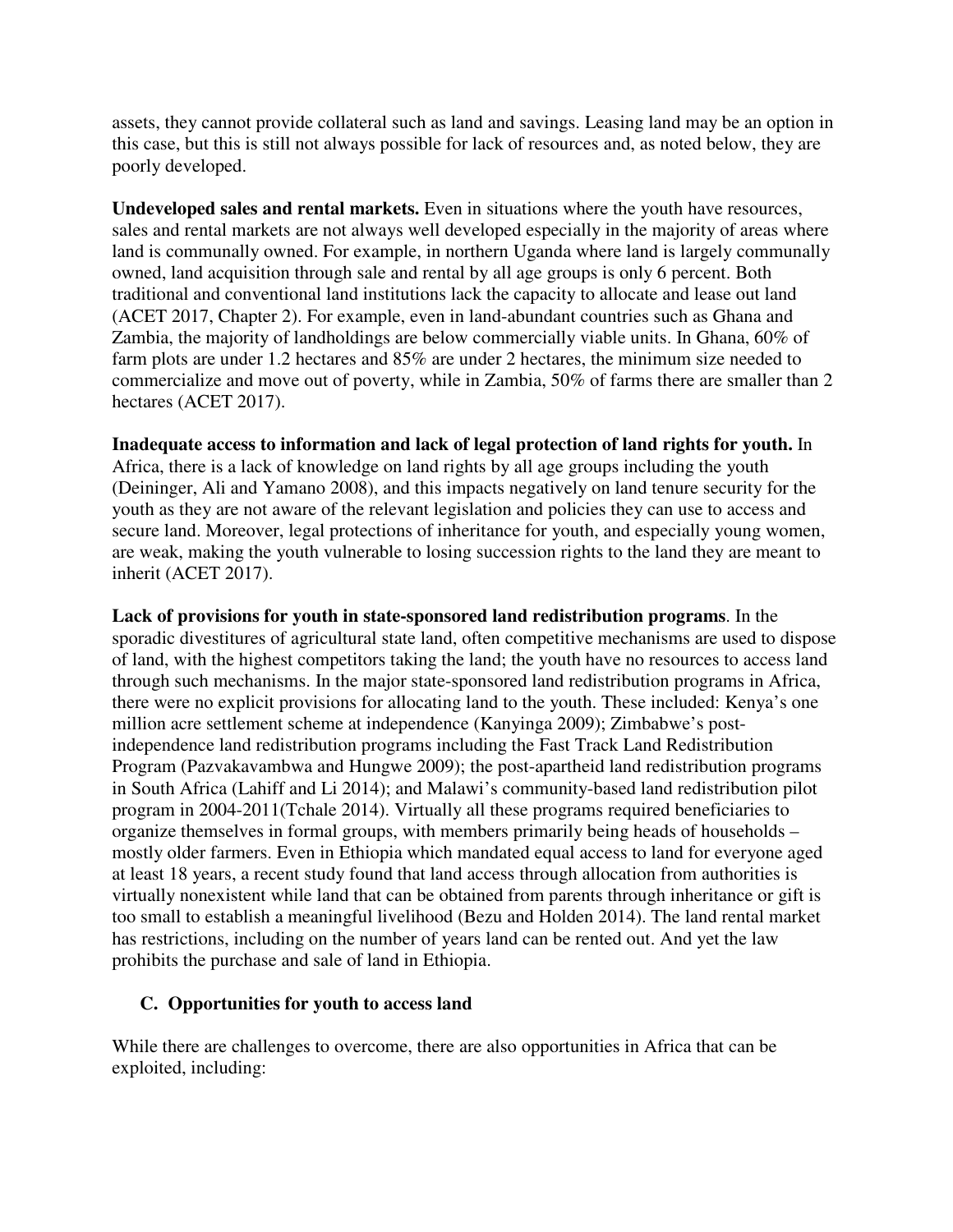- Surplus land;
- Potential to create employment for the youth; and
- Potential to replace uneducated ageing farmers with educated youth

**Surplus land**. It is estimated that Africa contains more than half the world's uncultivated arable land. However, not all of this land is easily available for farming. With irrigation underdeveloped, most farming depends on rainfall, which effectively limits the potentially arable land that is actually usable for farming. In addition, much land remains idle because of undeveloped transport infrastructure which reduces accessibility to input and output markets. Despite these limitations, Africa is still relatively land abundant, as reflected in its crop area per agricultural worker compared with other parts of the world (ACET 2017). The abundance of land makes it easier for favorable public policy to have a positive impact on land access for youth.

**Potential to create employment for the youth**. According to the International Labor Organization (ILO), the youth employment challenge in Africa has become a top political priority for the region. There is a high level of under-employment and unemployment which, in the case of North Africa, was considered to be at the root of the Arab Spring uprisings<sup>4</sup>. A number of studies argue that promoting agricultural productivity and modernizing agriculture from upstream to downstream of the value chain would contribute significantly to addressing the employment challenge in Africa (Filmer et al. 2014; ACET 2017). Removing the land constraint on youth participation in agriculture would be an important step toward addressing the employment challenge. As the youth employment challenge has become a top priority for Africa, it offers an opportunity for policy action to increase youth access to land for agricultural modernization.

**Potential to replace uneducated ageing farmers with educated youth**. The average age of farmers in Africa is about 60 years (FAO 2014). The education level of farmers is low, in part because education systems in Africa have neglected agricultural training, reflecting a common belief that farming is an occupation for people without schooling. As access to education has expanded, fewer youth are staying on the farm. Making agriculture attractive and assisting the youth to participate in it by, among other things, increasing their access to land, would help to replenish Africa's ageing farmers with educated youth that are better suited to modernize Africa's agriculture (ACET 2017).

# **D. Policy Actions to Increase Youth Access to Land**

To overcome the challenges faced by youth accessing land and using it to undertake modern agriculture, policy actions have to be undertaken that would ensure access to: land; financial services to acquire the land and farm it; and technical assistance to develop entrepreneurship skills (see Figure 1). Access to these services as an integrated package is important for youth to acquire land and use it to undertake successful commercial agriculture.

 $\overline{a}$ 

<sup>4</sup> See International Labor Organization, 2012.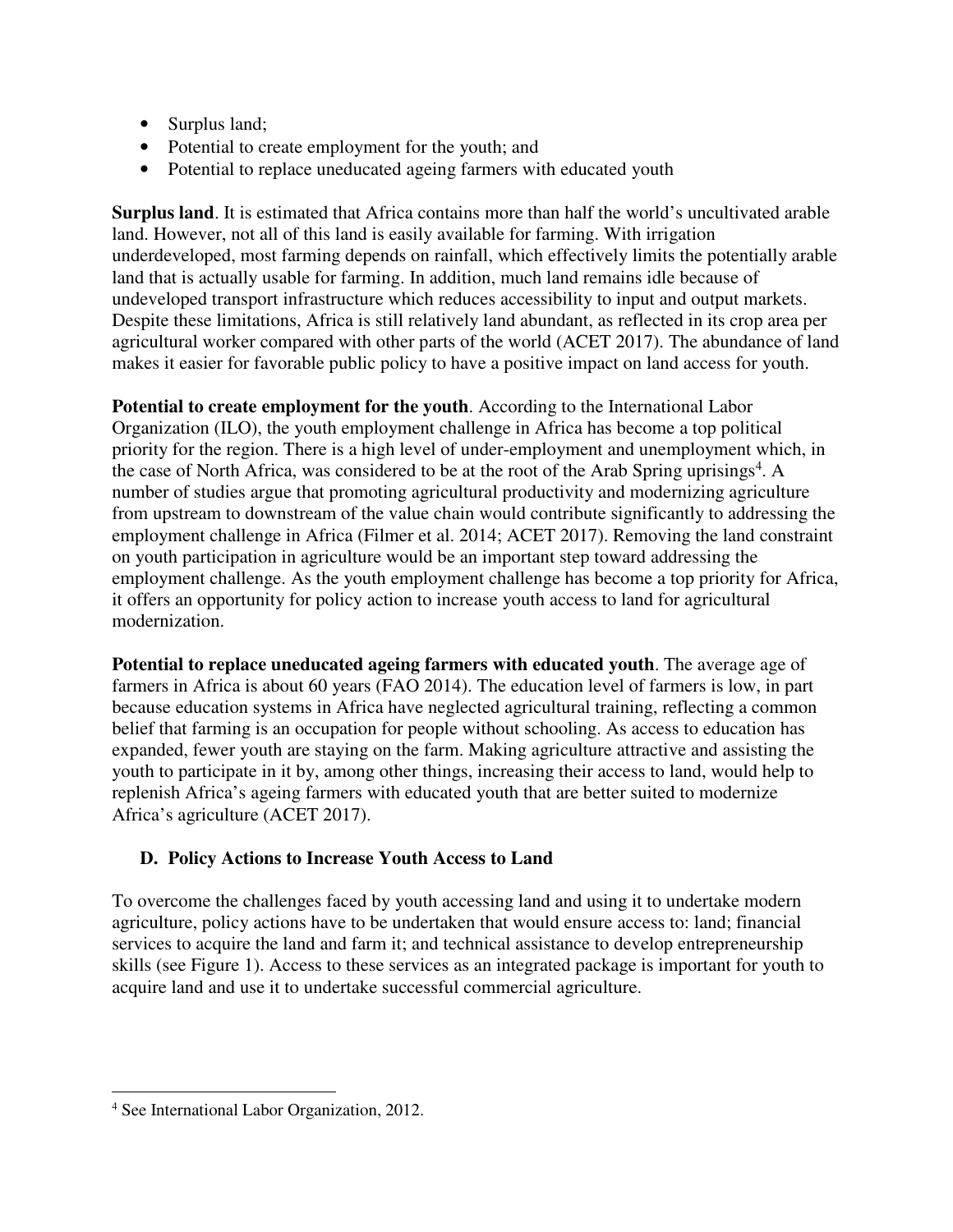Figure 1. Policy Action for Youth Access to Land and other Associated Services



Source: Adopted from Misleh, 2014.

African governments need to undertake appropriate land policies and associated agrarian reforms to make that happen. While this is a relatively new area of land policy reforms, African governments can build on some past initiatives to develop policy actions to enable their youth acquire land and contribute to the modernization of African agriculture. The policy actions can be grouped into three categories:

- Market-improving policy actions;
- Market-based policy actions; and
- Government-based policy actions.

 $\overline{a}$ 

**Market-improving policy actions**. Even if inheritance is the primary means of youth access to land, it is an inadequate mechanism because, with average per capita family landholdings declining over time, the land passed on to the youth is inadequate and too unpredictable and unreliable especially in terms of size, quality and timing of acquisition. It simply cannot support small and medium-size commercial farms which Africa needs to transform its agriculture and its economies. Therefore it is important that land markets, both sales and rental, be developed and made transparent and accessible to all age groups so that the youth can use it to access farm land or to top-up what is acquired through inheritance. This is an important area of public policy and should include the following policy actions as documented in the ACET Report  $(ACET 2017)^5$ :

- Improve tenure security over communal lands by organizing and formalizing communal land-owning groups, demarcating the boundaries of their land, and registering it as Mexico has done successfully;
- Develop local land governance institutions to improve the allocation and leasing of communal lands as Botswana, Mexico and Fiji (Dodd 2012) have done;
- Improve tenure security over land that is now individually owned through systematic land titling, using simple low-cost mapping technologies like Rwanda has done successfully;

<sup>&</sup>lt;sup>5</sup> The ACET report documents not only the policy actions but also country case studies and references where they have been done successfully.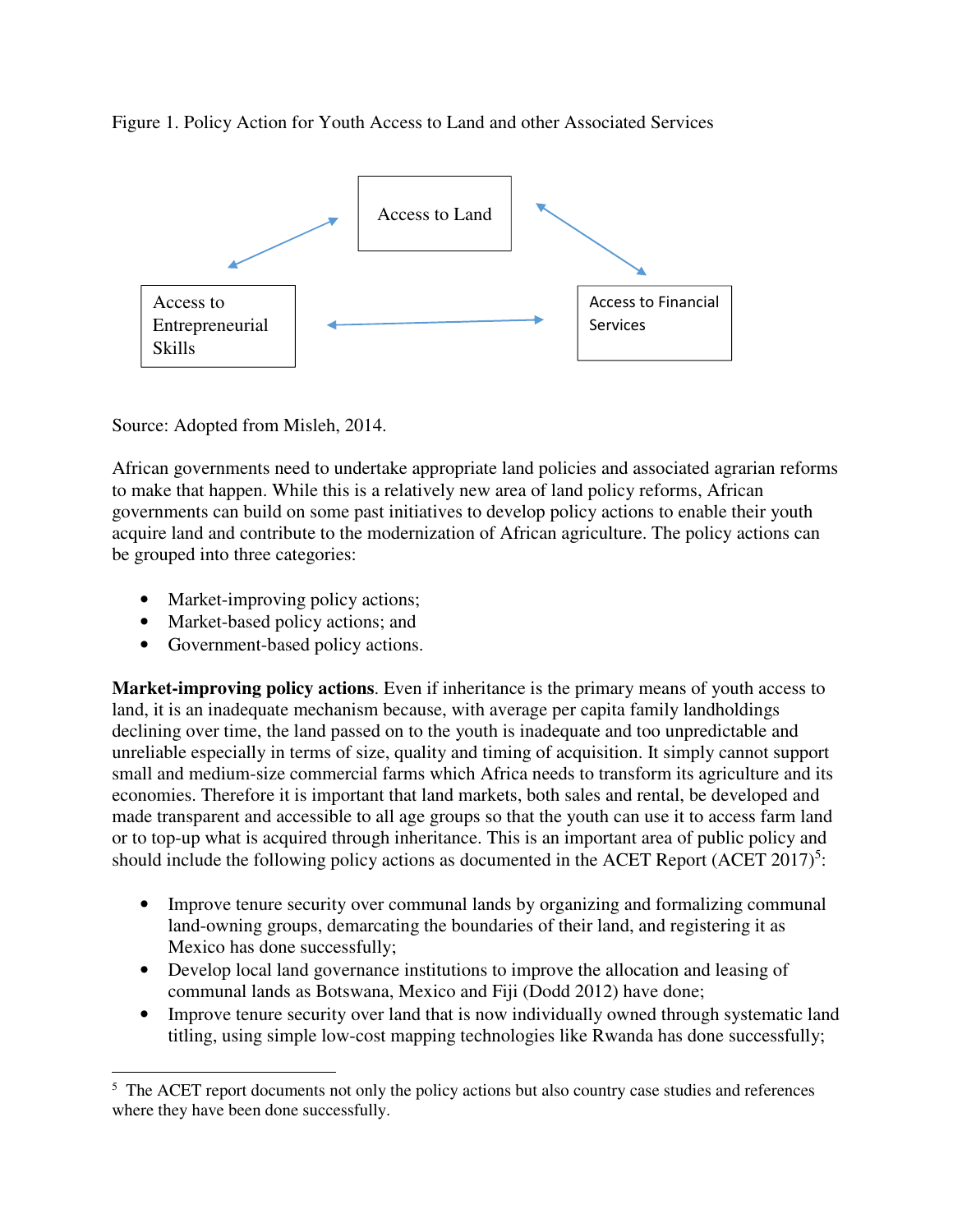- Ease restrictions on land rental markets as Ethiopia is doing, following in the footsteps of countries like China and Viet Nam;
- Improve land information systems through re-engineering and computerization to reduce land transaction costs and improve transparency like Rwanda and Uganda have done;
- Bring idle land into use through policy actions including imposing a tax on unused agricultural land to encourage land owners to use, sell or rent it out; developing transport infrastructure to open up inaccessible agricultural lands; and improving mechanisms for allocating unused state land for productive use;
- Strengthen formal and traditional institutions responsible for resolving land disputes; and
- Enhance and protect the land rights of women through legal and administrative reforms to support gender equality in constitutions, land-related laws, and laws that govern marriage, divorce, and succession, as Rwanda and Ethiopia have done.

**Market-based policy actions**. Even if land markets were developed, not all the youth that want to purchase or lease land would do so for lack of financing. Credit markets in most African countries are not well developed, and the youth lack secure land that is commonly used as collateral to secure loans. Consequently, it is necessary for African governments to intervene not only to improve the markets to deliver the land, but also to help the financial markets deliver credit to the youth to purchase the land and productive inputs for farming the land. It is also necessary for governments to play their traditional role in supporting the necessary infrastructure and entrepreneurship training to enable the youth engage successfully in commercial agriculture.

While in the past African governments have not undertaken market-based policy actions to support the youth to engage in commercial agriculture, there are some experiences from Latin America that Africa can learn from. The prominent ones are the Land Fund Programs for the youth in Brazil and Mexico which were supported by the World Bank (Box 1). The Brazil one, *Nossa Primeira Terra* (NPT) in Portuguese translated as Our First Land Program, was the most successful. It was part of a larger market-based land redistribution program called in Portuguese *Programa Nacional do Crédito Fundiário* (PNCF) translated as the Land Credit National Program, which was supported by the World Bank<sup>6</sup>. The NPT support for youth, organized in groups, included: commercial loans repayable over 20 years with 3 years of grace for purchasing land; and grants from government to finance on farm communal investments, and technical assistance and training in organizational and agro-business management. Loan repayment was very good, and the World Bank rated its project as moderately satisfactory and the youth NPT as among the most successful of its kind.

On the other hand, the Mexico Land Fund Program was less successful. The Young Rural Entrepreneur and Land Fund Program was started in 2004 with 3 components: (i) grants for capacity building in entrepreneurship; (ii) land purchase loans initially at around 5% (about one third of the commercial loan rates) raised to commercial rates since 2007; (iii) grants or subsidized credits for onfarm investments on acquired land. Assistance was given to older landholders, who transfer their lands to young farmers, to access social welfare schemes as an incentive for early inheritance within Mexico's ejido (communal) land ownership system which did not allow land sales outside the community. World Bank supported the program with a pilot project only up to 2010 and the program continued thereafter with only government support. When financing terms for land acquisition were changed from subsidized to commercial loans, the Program experienced a drop-out rate of more than 50% after completion of the capacity building phase. Another reason for the drop-out was the inability to mortgage purchased land as

 $\overline{a}$ 

<sup>&</sup>lt;sup>6</sup> The World Bank project aimed to support 4,000 youth and 50,000 adult farmers (World Bank 2009).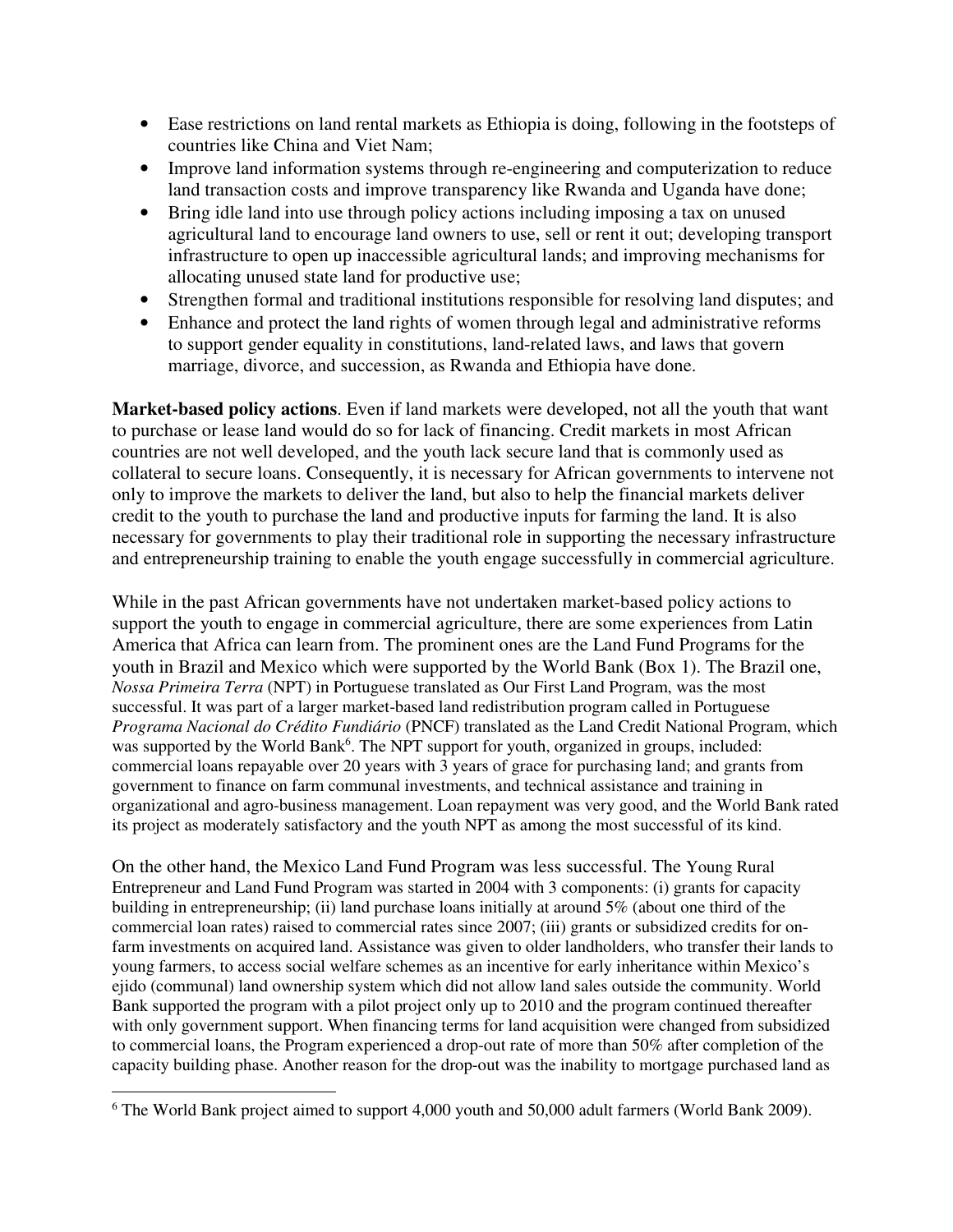it was illegal to mortgage communal land. On the whole, land purchase did not do well as it required more money at commercial rate after 2007; however, land rental was successful as it required less money.

Box 1. Market-based land transfers to the youth

#### **Brazil – Land Program for the Youth (***Nossa Primeira Terra***)**

To respond to the demands of the Union of Rural Workers, the Brazilian government established in 2003 a land program for the youth (aged 18 to 28 years), known in Portuguese as *Nossa Primeira Terra* (Our First Land Program), as part of the Land Credit National Program or *Programa Nacional do Crédito Fundiário* (PNCF) which received funding of US\$202 million from the World Bank, with support ending in December 2008 but with continued funding from government of Brazil. Four thousand (4,000) rural youth , organized in groups, were targeted and, as of December 2008, 2,500 had received support: loans for land purchase (20 year term, with 3 years grace, at 12% nominal interest rate  $-4\%$  after inflation); and grantsfor on-farm infrastructure investments prioritized by youth groups (including small irrigation schemes, access roads, communal tractors and small scale agro-processing) and technical assistance and training to develop capacity of the youth in group and agribusiness management. Based on World Bank evaluation of the project, it was moderately satisfactory, generating an economic rate of return of 12.6%; and loan repayment by project beneficiaries was at 97%, regarded as successful.

Source: World Bank 2009; Lambais 2008; Misley, 2014.

#### **Mexico – Young Rural Entrepreneur and Land Fund Program**

To check rural-urban youth migration, the Mexican government started a Young Rural Entrepreneur and Land Fund Program in 2004 to support youth with capacity building in entrepreneurship, followed by funding to purchase or rent underused land with loans initially at around 5% (about one third of the commercial loan rate) but at a commercial rate since 2007. Additional funding, either in grants or subsidized credits, were provided for on-farm investments on acquired land. At the same time, assistance was given to older landholders, who transferred their lands to young farmers, to access and participate in social welfare schemes (life-long pension payments, health insurance and life insurance) as an incentive for early inheritance within Mexico's ejido (communal) land ownership system, which did not allow land sales outside the community; and in fact, 90% of land transfers were within families. World Bank supported the program with funding of US\$ 100 million for a pilot project (but only \$53m disbursed as government used its own funds) which, at completion in 2010, had provided technical assistance for capacity building for 11,000 young farmers, of whom 4526 received loans to acquire land. While the World Bank project ended in 2010, the Mexican government continued the program with its own financing. When financing terms for land acquisition were changed from subsidized to commercial loans, the Program experienced a significant drop-out rate, of more than 50%, after completion of the capacity building phase. Another reason for the drop-out was the inability to mortgage purchased land as it was illegal to mortgage communal land. Unlike land purchase, land rental was successful and the main mode of land acquisition because it was much cheaper than purchasing land use rights. The incentive, in terms of capacity building and awareness campaigns to access social welfare schemes, given to senior farmers (above 65 years of age) to transfer land was effective: about 80 percent of the land transfers was from farmers aged at least 65 years. Partly due to the cut back in the World Bank loan by nearly 50% and the pilot nature of the project, the World Bank rated the performance of its project as unsatisfactory at completion in 2010. Source: World Bank, 2011; Misley, 2014; and de Dinechin and Larson, 2006.

The incentive to transfer land from senior farmers (above 65 years of age), in terms of capacity building and awareness campaigns to access social welfare schemes, was effective: about 80 percent of the land transfers was from farmers aged at least 65 years.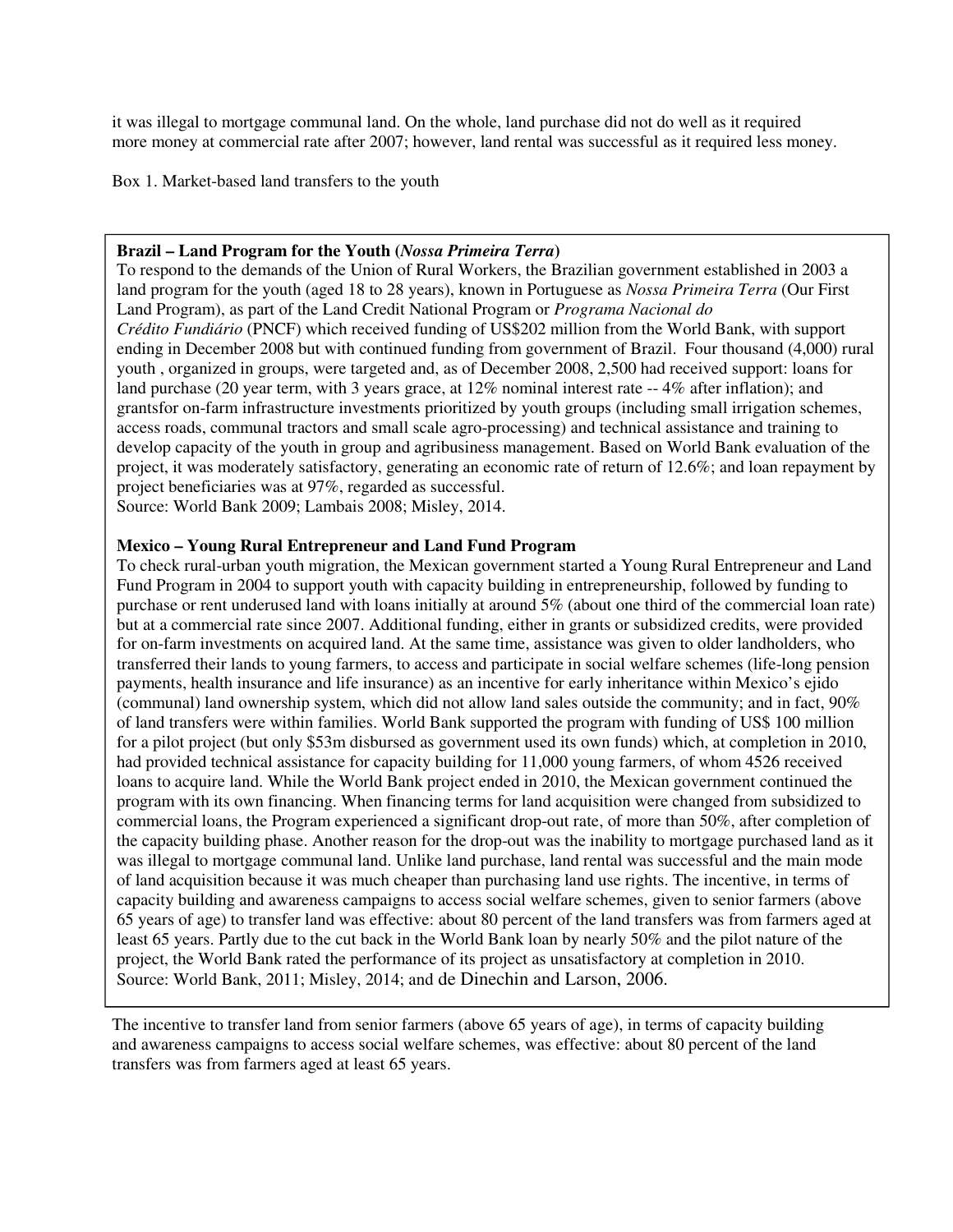Government-based policy actions. Unlike market-improving and market-based land policy actions which are built around and driven by the market, the government-based land policy actions are centered on the government to transfer land to the youth. And unlike the former where land is purchased in the land market directly by the youth, in the latter, the youth receive land owned, controlled or directed by the government. Examples of government-based land transfers are summarized in Box 2. For example, Ethiopia has a law that entitles every citizen aged at least 18 to have access to agricultural land but, due to a shortage of land, many youth do not have access to it. On the other hand, the governments of Gambia and Togo directed local communities to provide land use rights to the youth for specific farming projects without charging them rent. And finally, the government of Senegal allocated state land to the youth for farming under an IFAD-funded project, without charging rent, but required the youth to acquire project-supported loans to farm the land and raise productivity. What is common in these examples is that the programs in the 4 countries were all small, highly constrained by the lack of land or government resources available to fund the programs. In general, government-based land transfers are not common because, as they are typically funded by grants and free of charge to recipients, they are too costly for governments to provide at scale and to sustain them.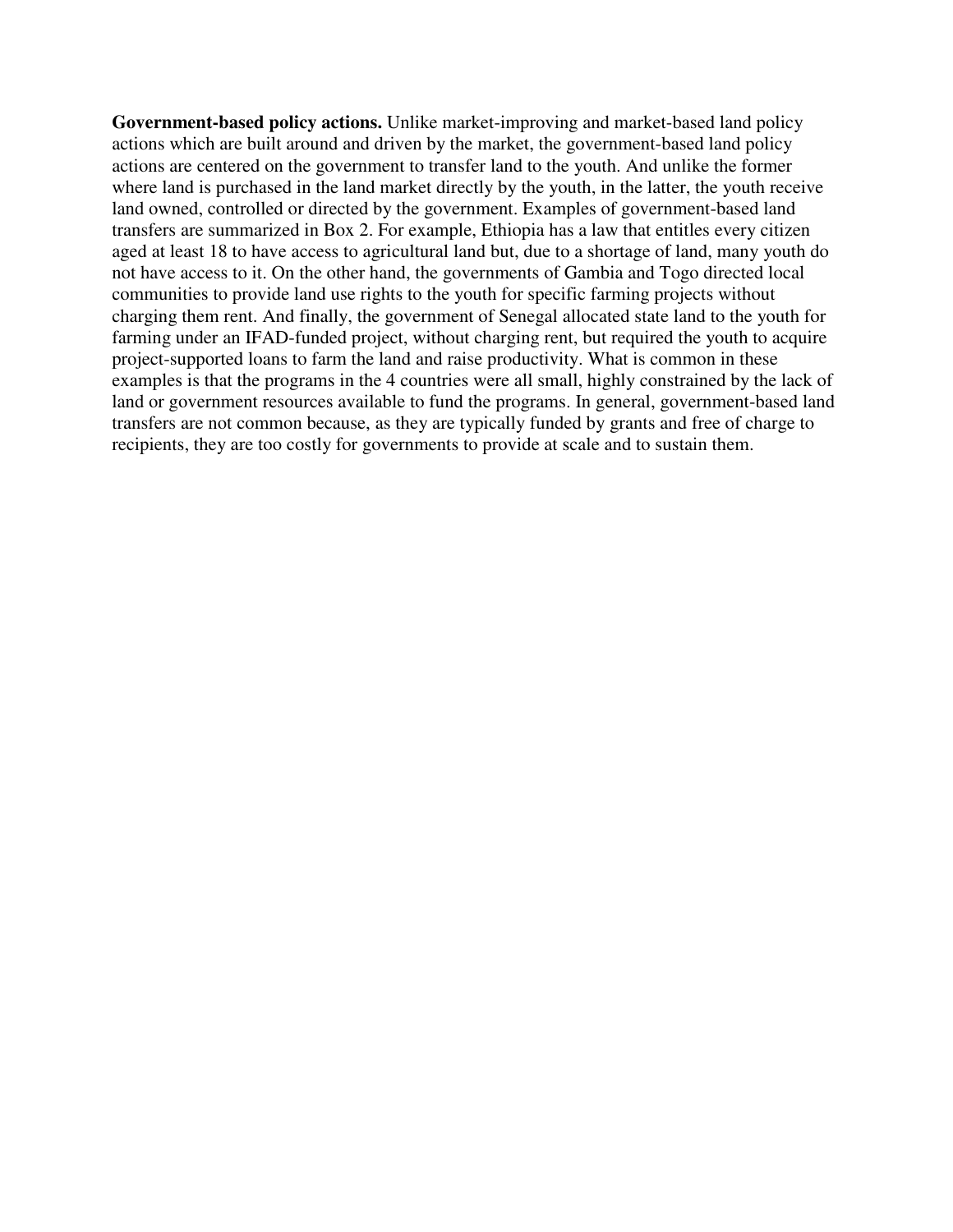## Box 2: Government-based land transfers to the youth

#### **Ethiopia – Legal entitlement to land access at age 18 years**

Ethiopian federal law (proclamation) entitles every citizen at least 18 years access to agricultural land which should ensure adult youth access to land. But due to a shortage of land in many of Ethiopia's regional states, many youth do not have access to land. For example, a recent survey in Southern Ethiopia covering relatively land abundant districts of Oromia Region and the land scarce districts of Southern Nations, Nationalities and Peoples' (SNNP) Region found that land access through allocation from authorities was virtually non-existent while land that can be obtained from parents through inheritance or gift was too small to establish a meaningful livelihood. The land rental market had restrictions. As a result of limited land access, the youth had turned their back on agriculture, with only 9% of youth planning to pursue farming. Source: Bezu and Holden, 2014.

## **Gambia – State-directed customary land allocation to youth groups under IFAD Projects**

Two on-going IFAD projects, the Livestock and Horticulture Development Project and the National Agricultural Land and Water Management Development Project, are establishing village vegetable gardens which are managed by women and youth groups called kafos to raise income from them. Through the kafos, young people gain access to customary land which they can cultivate and make an income. The projects provide kafos with training, tool kits and inputs to support production and marketing. In addition, the projects support the community to have their land registered following written agreement between the kafos, and traditional and government authorities.

Source: IFAD, undated.

## **Senegal – State land allocation to the youth under IFAD Projects**

Under IFAD Agricultural Value Chains Support Project and the Extension Project, state-owned plots of land are being allocated to young rural people, 50 per cent of whom are young women, to increase production and incomes. The Project supports youth to organize in groups to access state-allocated land and to receive projectsupported group loans, through banks, to raise productivity on the land. Source: IFAD, undated.

#### **Togo – State-directed land allocation to the youth through community agreements**

The Togolese government in 2008 and 2009 created zones of planned agricultural development (ZAAP) to facilitate access to land for young farmers. It started by identifying suitable land for agriculture, zoned it for agricultural use in the local physical development plan, and entered into agreement with the land-owning communities or individuals to delimit and parcel it out for use by young farmers. The beneficiary youth were issued with land use certificates as a means to secure their land. The state provided additional support such as access to credit and advisory services to farm the allocated land. Beneficiary youth were drawn from within and outside the communities.

Source: IFAD, 2014.

## **E. Conclusions**

The challenge of access to land by African youth is a formidable one but not insurmountable. With Africa possessing surplus uncultivated arable land, public policy makers should be able to fix the land access problem, motivated by the opportunity to leverage the abundance of educated youth to modernize Africa's agriculture while also creating badly needed employment and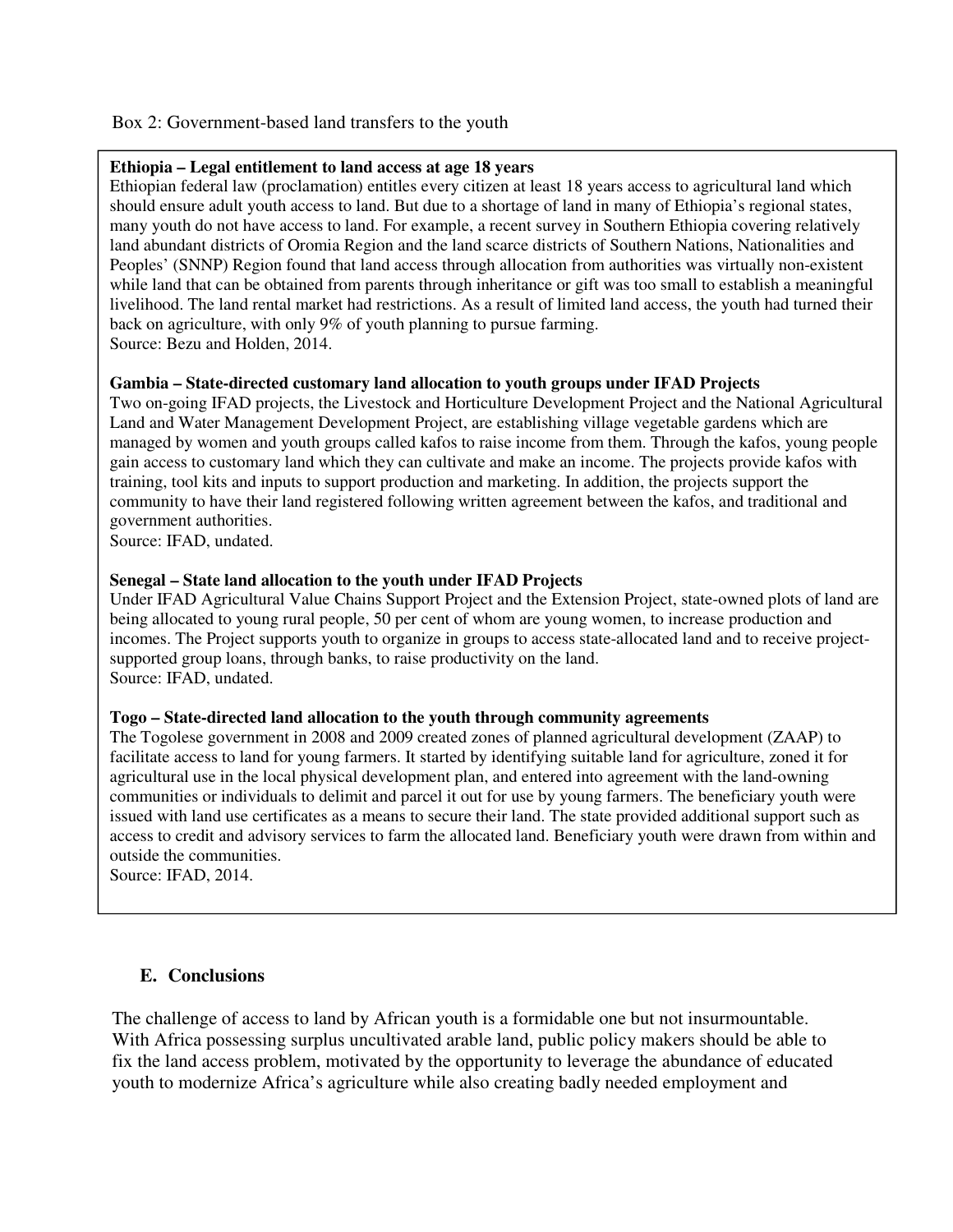income-generating opportunities for them. This paper has identified a policy menu that African policy makers can put to use in their respective countries.

The policy menu has three components. The **first** one is market-improving and aims to develop and make agricultural land sales and rental markets transparent and accessible to all including the youth; this is a "must do" for all African policy makers and includes land registration for individually owned land, as Rwanda has successfully done, and also for communally owned land like Mexico has also successfully done; but it does not target the youth as the primary beneficiaries. The **second** one is market-based; it aims to augment land and credit markets to deliver agricultural land and production services specifically to the youth to undertake farming. So, they work to overcome barriers not only in the land markets but also in the financial ones, and involve targeting services to the youth based on market principles. Africa has no experience with such market-based policy actions. The best available are from Latin America, specifically: (i) the Brazil Land Fund Program which supported youth groups with commercial loans to purchase land, and government grants to finance on-farm investments and agro-business training; and (ii) the Mexico Land Fund Program which supported youth with entrepreneurial training, and subsidized (and later commercial) loans to rent or purchase land and make on-farm investments; and also assisted senior farmers to access and participate in social welfare schemes as an incentive to transfer their land to young farmers. And the **third** one is government-based; it aims to transfer government-owned or controlled agricultural land to the youth either through a legal mandate as Ethiopia did, a transfer of state-owned land as Senegal did or a transfer of government-controlled community land as governments of Togo and Gambia did. Where stateowned land and government-controlled communal land are abundant, this mode of land transfer is feasible although not much land has been transferred to the youth in Africa using this mechanism.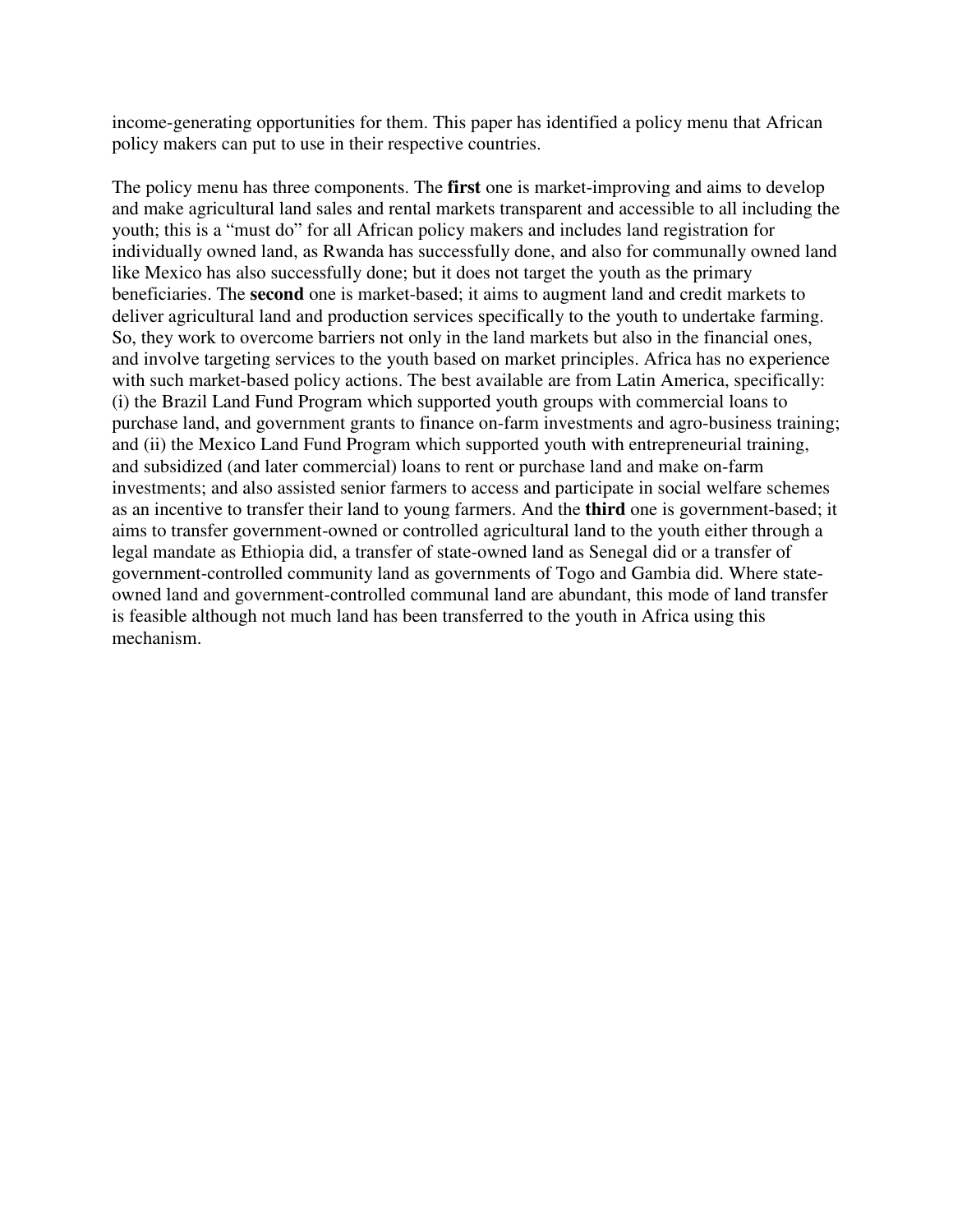## **References**

ACET. 2017. Agriculture: Powering Africa's Economic Transformation.

Andrianaivo, M and C.A. Yartey. 2009. "Understanding the Growth of African Financial Markets". IMF Working Paper. WP/09/182. African Department. IMF: Washington DC.

AU, AfDB, and UNECA (Africa Union, African Development Bank, and United Nations Economic Commission for Africa) Land Policy Initiative. 2009. Framework and Guidelines on Land Policy in Africa: Land Policy in Africa. A Framework to Strengthen Land Rights, Enhance Productivity, and Secure Livelihoods. Addis Ababa, Ethiopia: African Union, African Development Bank, and UN Economic Commission for Africa.

Barnes, G., M. DiGiano and C. Augustinus, 2015. Ejido land tenure and registration system: A Mexico case study, Synthesis Report. UN Habitat: Nairobi. HS Number: HS/015/15E.

Bezu, S., and S. Holden. 2014. Land Access and Youth Livelihood: Opportunities in Southern Ethiopia. Summary Report. Report No. 3/2014. UN Habitat and GLTN. Nairobi.

Byamugisha, F. F. K. 2013. *Securing Africa's Land for Shared Prosperity: A program to Scale up Reforms and Investments*. Africa Development Forum Series. Washington DC. World Bank.

Byamugisha, F. 2015. An assessment and plan for a comprehensive review of Rwanda's 2004 National Land Policy. Kigali, Rwanda: USAID LAND Project

Deininger, K., D. A. Ali and K. Yamano. 2008. "Legal knowledge and economic development: The Case of Land Rights in Uganda". *Land Economics* 84 (4): 593-619.

de Dinechin, F., and G. Larson. 2006. "Returning young Mexican farmers to the land". 2nd Annual Golden Plough Award for Innovative Project Design**.** Agricultural and Rural Development Notes. World Bank: Washington DC.

Dodd, M. J. K. 2012. Reform of leasing regimes for customary land in Fiji, A dissertation for a Bachelor of law, University of Otago.

Durand, J. M. 2011. International Youth Workshop-Fair: 21st Century Africa: Paving the Way for Innovation and Entrepreneurship, 10–13 October 2011, Cotonou, Benin. Back-to-office report.

FAO. 2014. "Food security for sustainable development and urbanization". Inputs for FAO´s contribution to the 2014 ECOSOC Integration Segment, 27 – 29 May. http://www.un.org/en/ecosoc/integration/pdf/foodandagricultureorganization.pdf.

Filmer, D., L. Fox, K. Brooks, A. Goyal, T. Mengistae, P. Premand, D. Ringold, S. Sharma, and S. Zorya. 2014. *Youth Employment in Sub-Saharan Africa*. Africa Development Forum Series. Washington, DC: World Bank.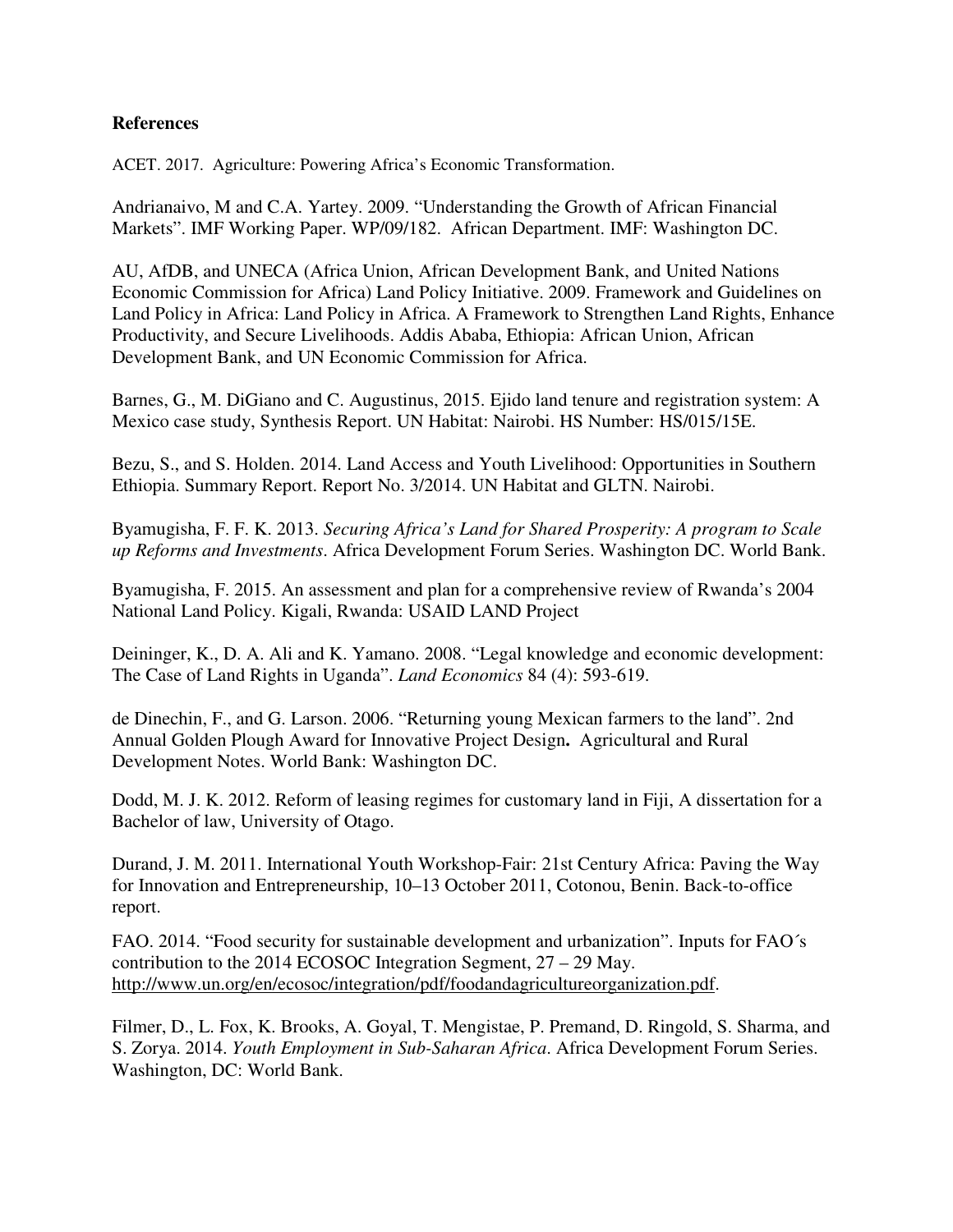IFAD. Undated. Access to land for rural youth in West and Central Africa. https://www.ifad.org/topic/operations/region/pa/tags/youth/20861915

IFAD. 2014. Lessons learnt: Youth and land tenure. Land Tenure Tool Kit. IFAD Policy and Technical Advisory Division

International Labor Organization (ILO). 2012. "The youth employment crisis: Time for action". International Labor Conference, 101st Session, 2012. Report V. International Labor Office, Geneva.

Jayne, T.S., A. Chapoto, N. Sitko, C. Nkonde, M. Muyanga, and J. Chamberlin. 2014. "Is the scramble for land in Africa foreclosing a smallholder agricultural expansion strategy? *Journal of International Affairs*. Spring Issue, pp. 35– 53.

Kanyinga, K. 2009. "Land redistribution in Kenya". Chapter 3 in Binswanger-Mkhize, H. P., C. Bourguignon and R. J. E. van den Brink, eds. 2009. *Agricultural land redistribution: Toward greater consensus*. Washington, DC: World Bank.

Kidido, J. K., J. T. Bugri and R. K. Kasanga. 2017. "Dynamics of youth access to agricultural land under the customary tenure regime in the Techiman traditional area of Ghana". *Land Use Policy* 60 (2017) 254–266.

Lahiff, E., and G. Li. 2014. "Land redistribution in South Africa: A Critical Review." Chapter 2 in Byamugisha, F. F. K (ed.). *Agricultural Land Redistribution and Land Administration in Sub-Saharan Africa: Case Studies of Recent Reforms*. Directions in Development. World Bank:

Lambais, G. B. R.2008. "Land reform in Brazil: The arrival of the market model". Economics Institute. University of Texas at Austin.

MIJARC, FAO, and IFAD. 2012. Summary of the findings of the project implemented by MIJARC in collaboration with IFAD and FAO: 'Facilitating access of rural youth to agricultural activities'. The Farmers' Forum Youth Session. February 18, 2012.

Misleh, D. 2014. "Rural Youth and Access to Land". PROGRAMA REGIONAL, JUVENTUD RURAL EMPRENDEDORA. PROCASUR/IFAD.

Pazvakavambwa, S., and V. Hungwe. 2009. "Land redistribution in Zimbabwe". Chapter 5 in Binswanger-Mkhize, H. P., C. Bourguignon and R. J. E. van den Brink, eds. 2009. *Agricultural land redistribution: Toward greater consensus*. Washington, DC: World Bank.

Schmid, H. C. U. and C. Hertel, 2005. Real property law and procedure in the European Union: General Report, Final Version. European University Institute Florence/European Private Law Forum Deutsches Notarinstitut Wurzburg.

Tchale, H. 2014. "Piloting community-based land reform in Malawi: Innovations and emerging good practices." Chapter 1 in Byamugisha, F. F. K (ed.). *Agricultural Land Redistribution and*